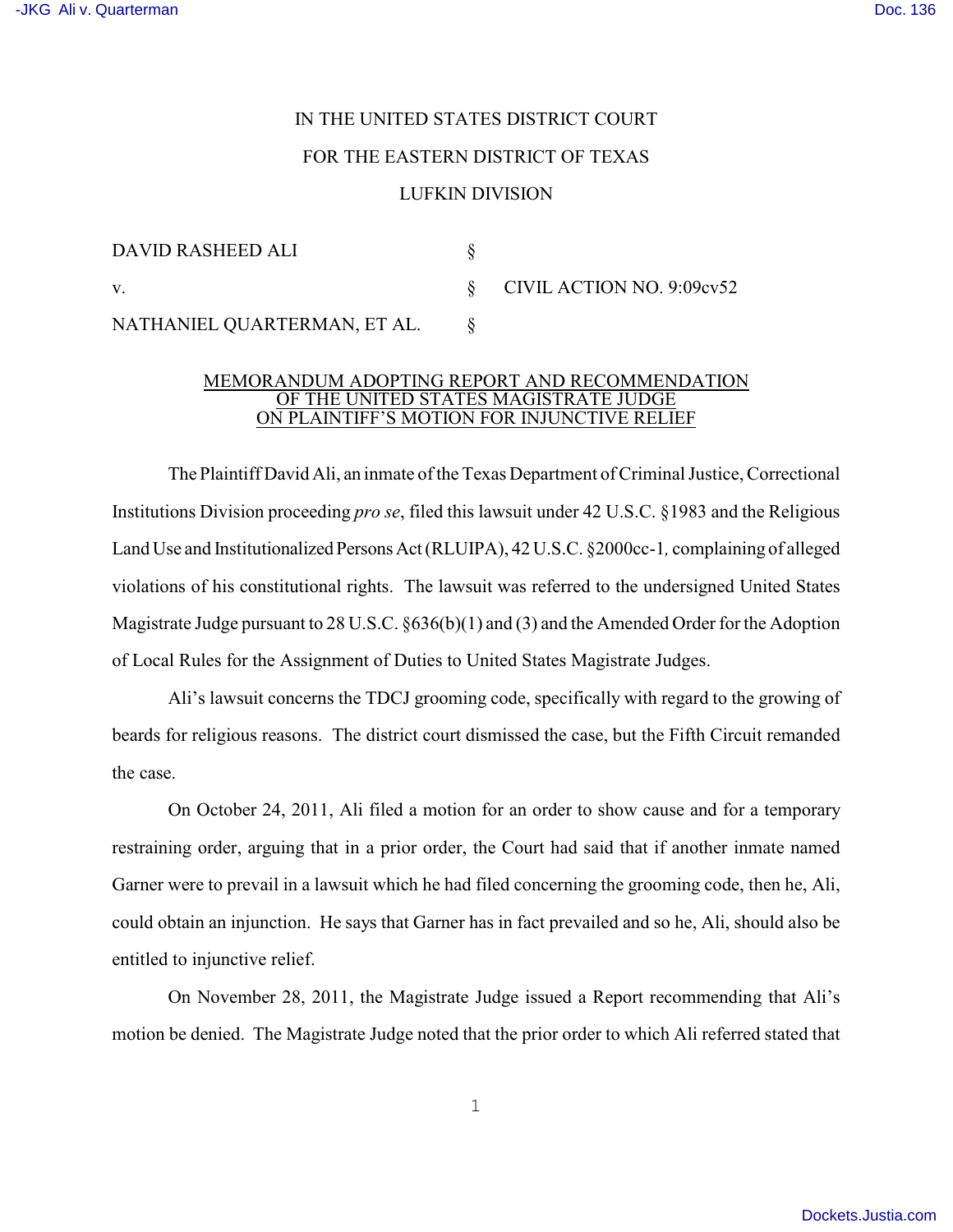if injunctive relief were granted to Garner, and the TDCJ grooming code declared unconstitutional, such relief would operate to Ali's benefit as well. Garner was in fact awarded declaratory and injunctive relief authorizing him to wear a quarter-inch beard as a religious exercise, but the judgment was stayed when the case went on appeal, where it is now. Hence, the Magistrate Judge said, the decision in Garner's case is not final.

The Defendants have filed a response to Ali's motion noting that on March 2, 2011, the Fifth Circuit upheld the TDCJ grooming policy, saying that it is the least restrictive means of serving the compelling interests of prison security and controlling costs, and that this policy does not violate the Religious Land Use and Institutionalized Persons Act. In that same decision, the Fifth Circuit held that the plaintiff, who like Ali is a Muslim inmate of TDCJ, was not entitled to relief on his request for a quarter-inch beard. DeMoss v. Crain, 636 F.3d 145, 155 (5th Cir. 2011).

In reviewing Ali's request for injunctive relief, the Magistrate Judge concluded that Ali had failed to show that he had a substantial likelihood of success on the merits. Although Ali pointed to the district court's unpublished decision in Garner's case, which decision has been stayed pending appeal, a virtually identical claim was rejected by the Fifth Circuit in DeMoss. The existence of recent, contrary Fifth Circuit authority shows a lack of any substantial likelihood of success.

In addition, the Magistrate Judge said, Ali did not show that his proposed injunction would not disserve the public interest. The Magistrate Judge noted that prison authorities are accorded wide-ranging deference in their adoption and execution of policies and practices which are needed to preserve internal order and discipline and to maintain internal security, and so federal district courts should avoid becoming "enmeshed in the minutiae of prison operations." Lewis v. Casey, 116 S.Ct. 2174, 2182 (1979). Thus, the Magistrate Judge recommended that Ali's request for injunctive relief be denied.

Ali filed objections to the Magistrate Judge's Report on December 9, 2011. In these objections, Ali says first that he did not file a request for "injunctive relief," as the Magistrate Judge had termed it, but rather a motion for an order to show cause and a temporary restraining order. A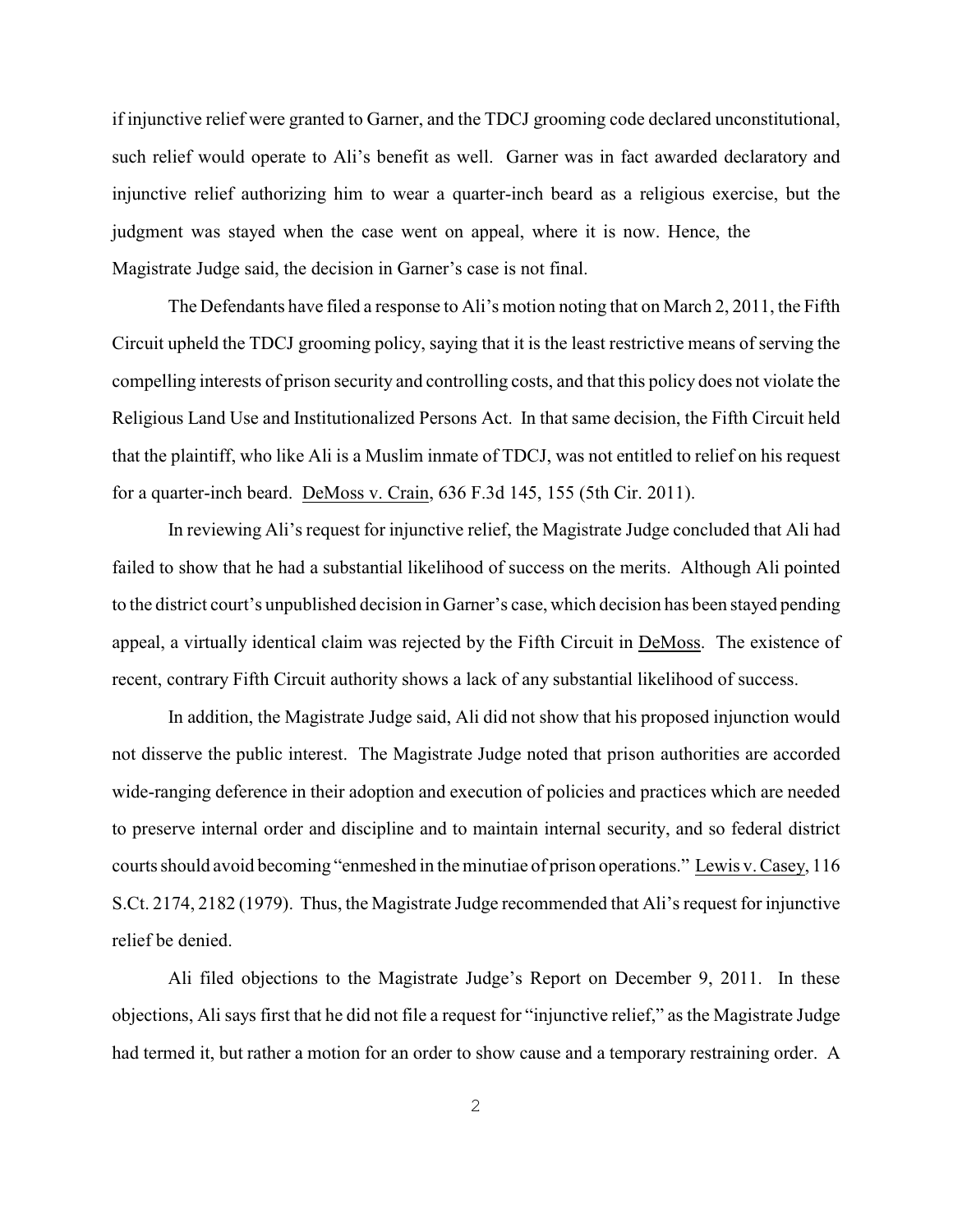temporary restraining order is a form of injunctive relief, and so the Magistrate Judge did not err in referring to Ali's motion as a request for injunctive relief.

Next, Ali argues that DeMoss was decided after the case was remanded and cannot be binding precedent because if it was, the Fifth Circuit would not have remanded his case. However, the fact remains that in DeMoss, a published decision, the Fifth Circuit rejected a challenge to the TDCJ grooming standards which is almost identical to Ali's. As the Magistrate Judge said, the existence of recent precedent directly contrary to Ali's claims is sufficient to show that Ali lacks the substantial likelihood of success needed to obtain a temporary restraining order, whether or not he is able to distinguish or overcome this precedent when his case is considered on the merits.

Ali argues that he has consistently put forward less restrictive alternatives to the TDCJ grooming standards, and that the Supreme Court has held that plaintiffs "must be deemed likely to prevail" unless the government shows that the proposed less restrictive alternatives are less effective than the challenged regulations, citing Ashcroft v. ACLU, 542 U.S. 656, 666 (2004). In that case, the Supreme Court affirmed a decision by the Third Circuit upholding the grant of an injunction enjoining the Child Online Protection Act. In the present case, however, Ali seeks the issuance of an order enjoining the TDCJ grooming standards, but these standards have been repeatedly upheld by the Fifth Circuit in the face of challenges under RLUIPA. Whether Ali can prevail on the merits of his claim is a matter for another day, but it is clear that he has not met the burden of proof required for the issuance of a temporary restraining order. Ali's objections are without merit.

The Court has conducted a careful *de novo* review of the pleadings in this cause, including the Plaintiff's motion for an order to show cause and a temporary restraining order, the response to this motion by the Defendants, the Report of the Magistrate Judge, and the Plaintiff's objections thereto. Upon such *de novo* review, the Court has determined that the Report of the Magistrate Judge is correct and that the Plaintiff's objections are without merit. It is accordingly

ORDERED that the Report of the Magistrate Judge (docket no. 124) is ADOPTED as the opinion of the District Court. It is further